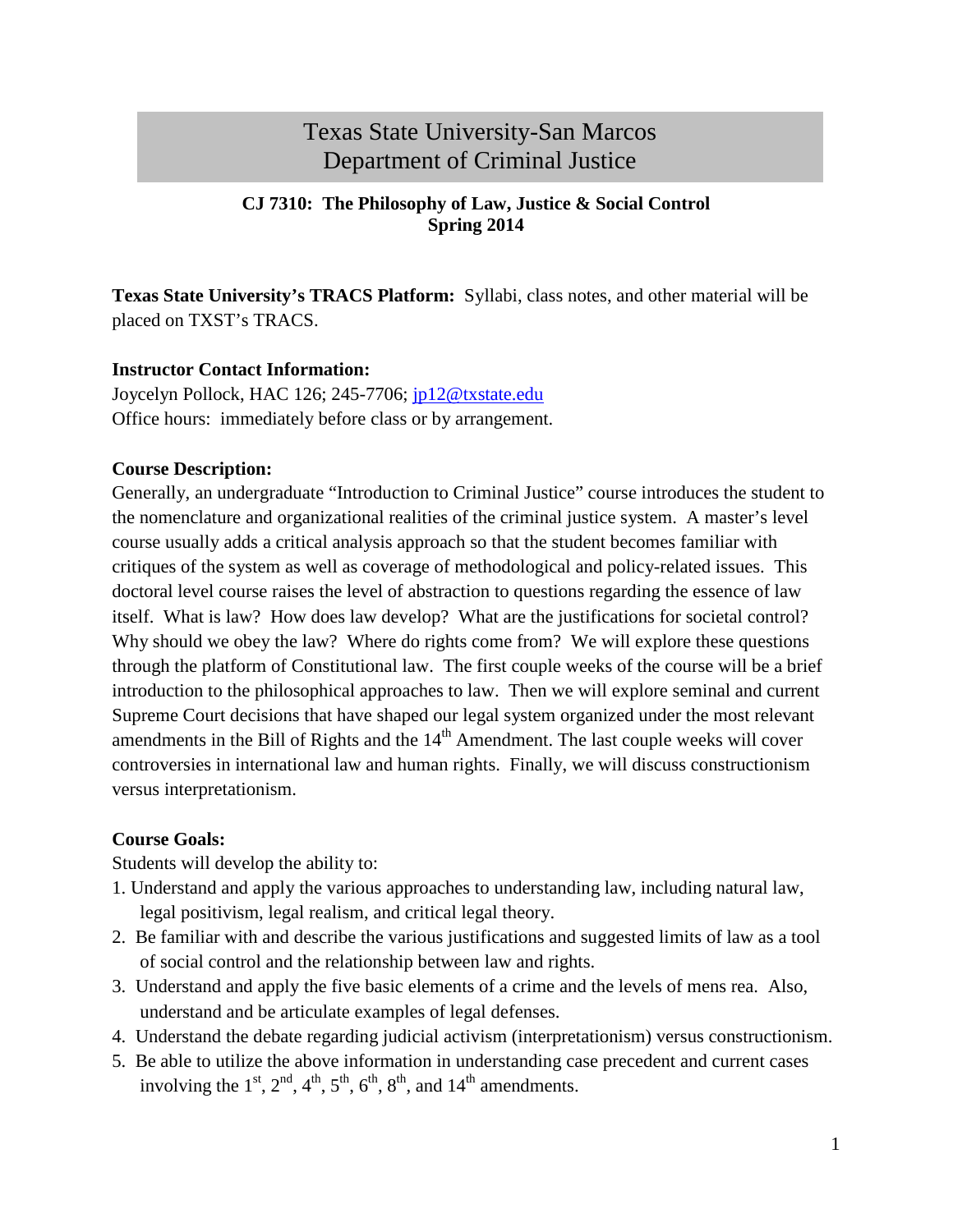### **Required Texts**

*Philosophy of Law: A Very Short Introduction.* Raymond Wacks. (Oxford Univ Press, 2006) (This is a very small "pocket" sized book giving you just the basics of philosophy of law. It was about \$11 for a new one on Amazon.)

**Optional: (I did not order these books for the bookstore – please finish reading syllabus to see if you want to take the reading option instead of a research paper; if you do, used copies should be available online).**

*Packing the Court: The Rise of Judicial Power and the Coming Crisis of the Supreme Court*, James MacGregor Burns (Penguin, 2009)

*The Brethren*, Bob Woodward & Scott Armstrong (Simon & Schuster, 2005) *The Nine: Inside the Secret World of the Supreme Court*, Jeffrey Toobin (Anchor, 2008) *The Oath: The Obama White House and the Supreme Court*, Jeffrey Toobin (Random House, 2012).

Various articles, cases, and youtube.com videos will also be required as indicated in folders titled by the week and topic area. They may be posted on TRACS, they may be available via hyperlink, you may need to obtain cases through LEXIS-NEXIS or some other search engine, or they may be Xeroxed handouts.

#### **Class Format, Attendance and Participation**

The class is designed as a seminar and each student must be an active participant in every class. Each student is responsible for each reading assigned for that class period. If a student is unprepared, he or she will be counted as absent.

#### **Academic-Scholastic Dishonesty and Disabilities Statement**

The School of Criminal Justice follows the university dishonesty policies. Please be aware of them. A hyperlink is provided here: [http://www.txstate.edu/effective/upps/upps-07-10-01.html.](http://www.txstate.edu/effective/upps/upps-07-10-01.html)

Students with disabilities are asked to contact the Office of Disabilities Services who will then coordinate any necessary accommodations: [http://www.txstate.edu/effective/upps/upps-07-11-](http://www.txstate.edu/effective/upps/upps-07-11-01.html) [01.html.](http://www.txstate.edu/effective/upps/upps-07-11-01.html)

# **Grading**

# **Participation:**

Attendance + participation + presentation ……………………………………. 100 (25%) Attendance: after the first absence, all others will detract from the student's grade Participation: any time the student is unprepared will count as an absence; being unprepared means not being able to talk knowledgeably about the readings assigned for that class period and/or not have the study review questions answered in preparation for class.

**Seminar Paper:** ……………………………………………………………… 100 (25%)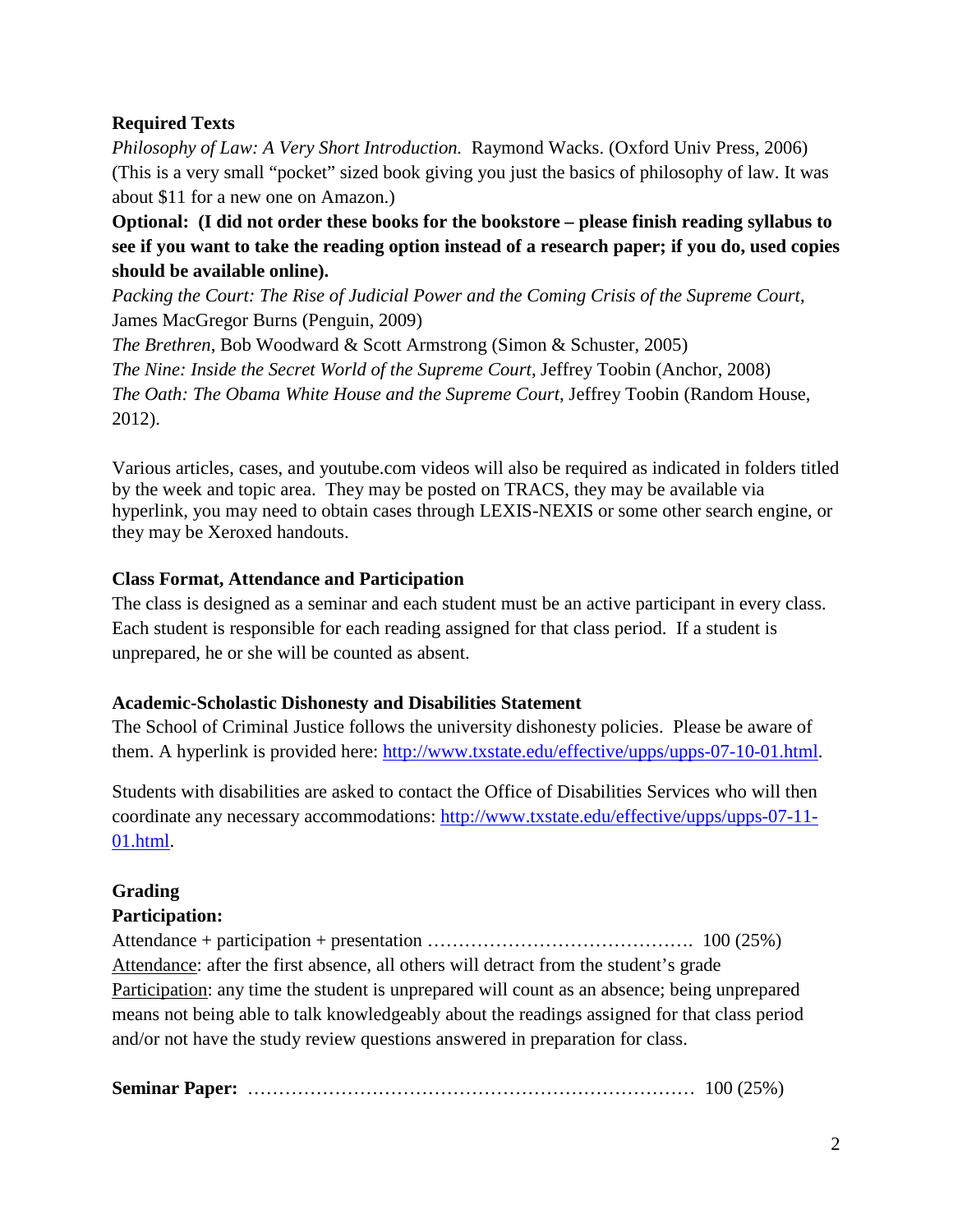20 pages. You have two options for this assignment as described below:

Option 1: Extensive book critique and review using 4 optional books listed above that should be an analysis of the history of and current issues involving the Supreme Court. You must also utilize current news regarding recent cases, the current docket, and topical controversies.

Option 2: Choose a criminal justice related Supreme Court case that is either on the docket this year (October 2013 term), or a case decided last year and provide an extensive analysis of case precedent, predicted outcome (if it has not been decided), and anticipated progeny (cases that will come next and how they will be decided).

Format will follow *APA* style (not law review style) as explained via OWL website: [http://owl.english.purdue.edu/owl/resource/560/05/.](http://owl.english.purdue.edu/owl/resource/560/05/)

# **ALL LATE PAPERS WILL BE PENALIZED 10 POINTS PER DAY. Paper deadline: April 8, 2014.**

**Mid-Term** ……………………………………………………………………… 100 (25%) The test will be essay and cover the broad range of material in the first half of the course. Grading will be based on content and writing ability.

#### **Final** ……………………………………………………………………… 100 (25%) The final will be essay and comprehensive, although with a greater emphasis on material in the second half of the course.

# **Grading Scale**

Grades will be assigned according to the following percentages:

- A 100%-90%
- B 89%-80%
- $C = 79\% 70\%$

# **Tentative Course Outline (Short Version)**

# **For specific readings, see "Week" folders in TRACS**

**Week 1, Jan 14: Introduction to course and review syllabi. Brief introduction to legal philosophy (lecture). Brief explanation of law and how to read cases. Diagnostic exam.** 

# **Week 2, Jan 21: Natural Law and Positivism**

*You should be able to:*

- **1. Define natural law and identify major theorists and their contributions.**
- **2. Define positivism and identify major theorists and their contributions.**

# **Week 3, Jan 28: Legal Realism and Critical Legal Theory**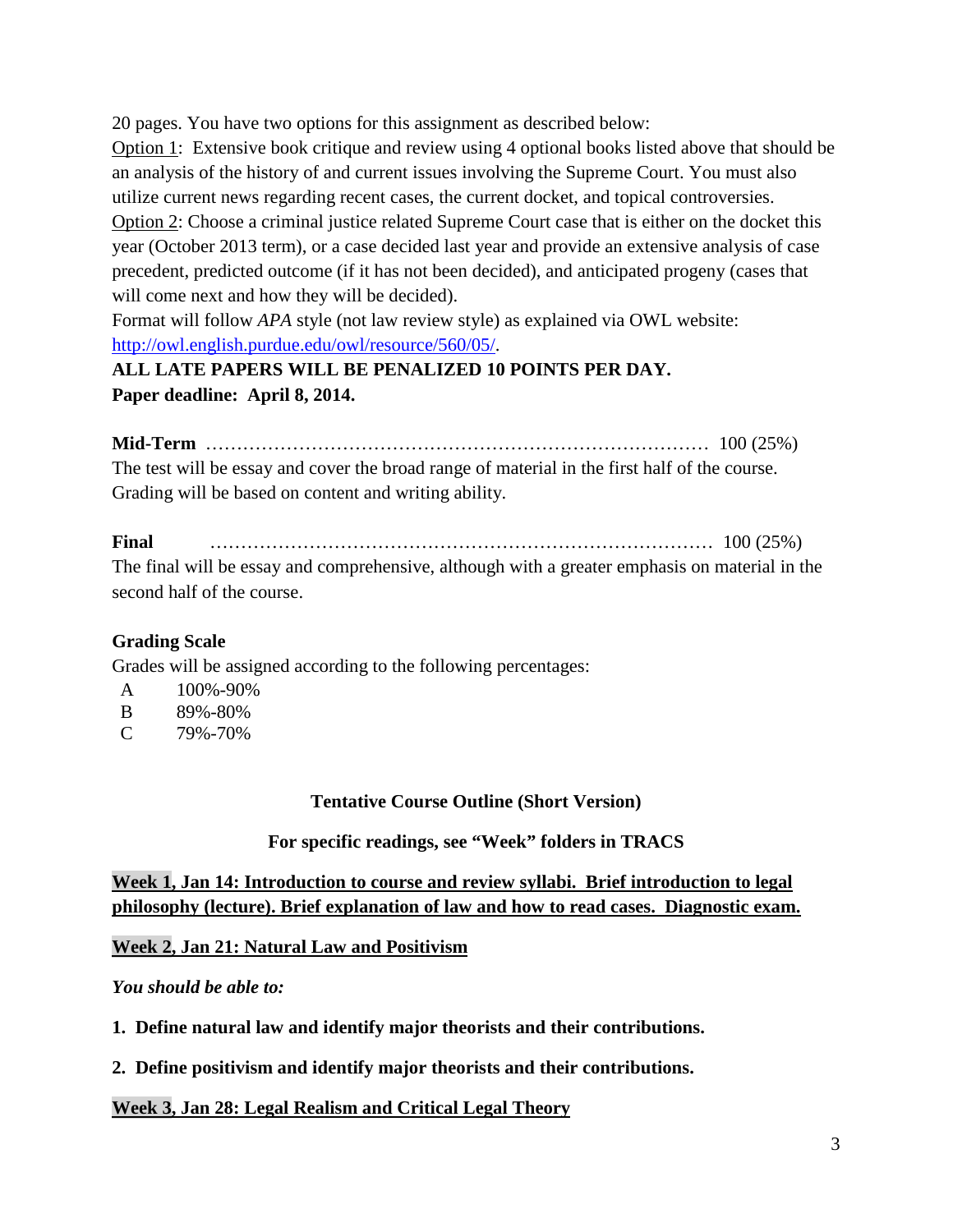#### *You should be able to:*

**1. Describe the definition, origins, and major theorists and writers in the area of legal realism and critical theory.**

**2. Apply all four legal philosophies to a legal issue or case.**

### **Week 4, Feb 4: The Limits of Law & Origin of Rights**

#### *You should be able to:*

**1. Describe and provide examples for the justifications/rationales for law.**

**2. Identify the five elements of a crime (including when omissions can form** *actus reus* **and the different types of** *mens rea***). Be able to distinguish specific intent versus general intent crimes.**

**3. Describe legal defenses/excuses to culpability.**

**4. Discuss where rights come from according to case law and legal philosophy.**

**5. Relate the idea of civil disobedience to rights and legal philosophy. Be able to defend when (if ever) civil disobedience is justified.** 

#### **Week 5, Feb 11: Incorporation, First Amendment & Privacy**

#### *You should be able to:*

**1. Understand selective and total incorporation, and be familiar with seminal cases.**

**2. Analyze First Amendment cases with precedent cases and apply the legal tests to weigh individual rights against governmental objectives; specifically, distinguish between strict scrutiny and rational relationship tests.**

**3. Understand where our rights of privacy come from and be familiar with relevant case law. Be able to analyze a privacy case by applying the appropriate legal tests.**

#### **Week 6, Feb 18: No class**

**ACJS – no class; study sessions may be arranged for the mid term.**

#### **Week 7, Feb 25: MID-TERM**

# **Week 8, March 4: Fourth Amendment**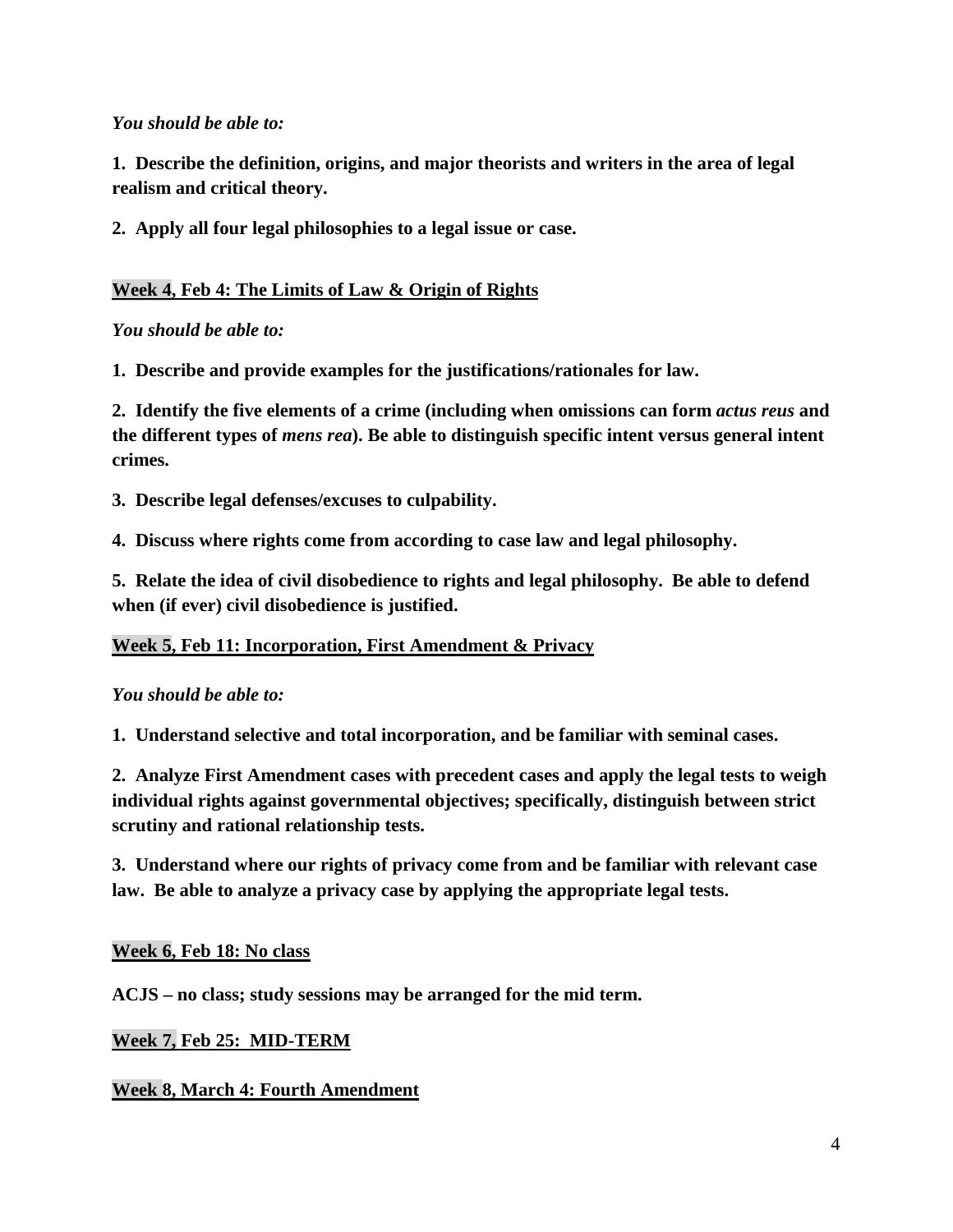#### *You should be able to:*

**1. Define what is and is not a search and what the exceptions to the Fourth Amendment requirements for a warrant.**

**2. Distinguish between the three levels of detainment and the levels of proof required for each.**

**3. Analyze a 4th Amendment search or seizure issue using case precedent and appropriate legal tests.**

**4. Describe the source and rationale for the exclusionary rule, along with the exceptions to the exclusionary rule and relevant case law.**

**Week 9, March 11: Spring Break!!!!!!!!!!!!!!!!!!!**

**Week 10, March 18: Fifth Amendment.**

*You should be able to:*

**1. Explain the distinction between testimonial and physical evidence in 5th Amendment jurisprudence.**

**2. Explain when the Miranda right speech must be given to the defendant and describe the exception to the exclusionary rule relative to 5<sup>th</sup> Amendment violations.** 

# **Week 11, March 25: Sixth Amendment**

*You should be able to:*

**1. Describe the parameters of**  $6<sup>th</sup>$  **Amendment "trial rights."** 

**2. Explain the "critical stage" test for Sixth Amendment rights and utilize case law to answer any question of whether the right to an attorney attaches.**

**3. Apply the "Strickland" test for attorney competence.**

# **Week 12, April 1: 8th & 14th Amendment - Due Process**

*You should be able to:*

**1. Apply the definition of cruel and unusual punishment to various fact situations to determine if a violation of rights has occurred.**